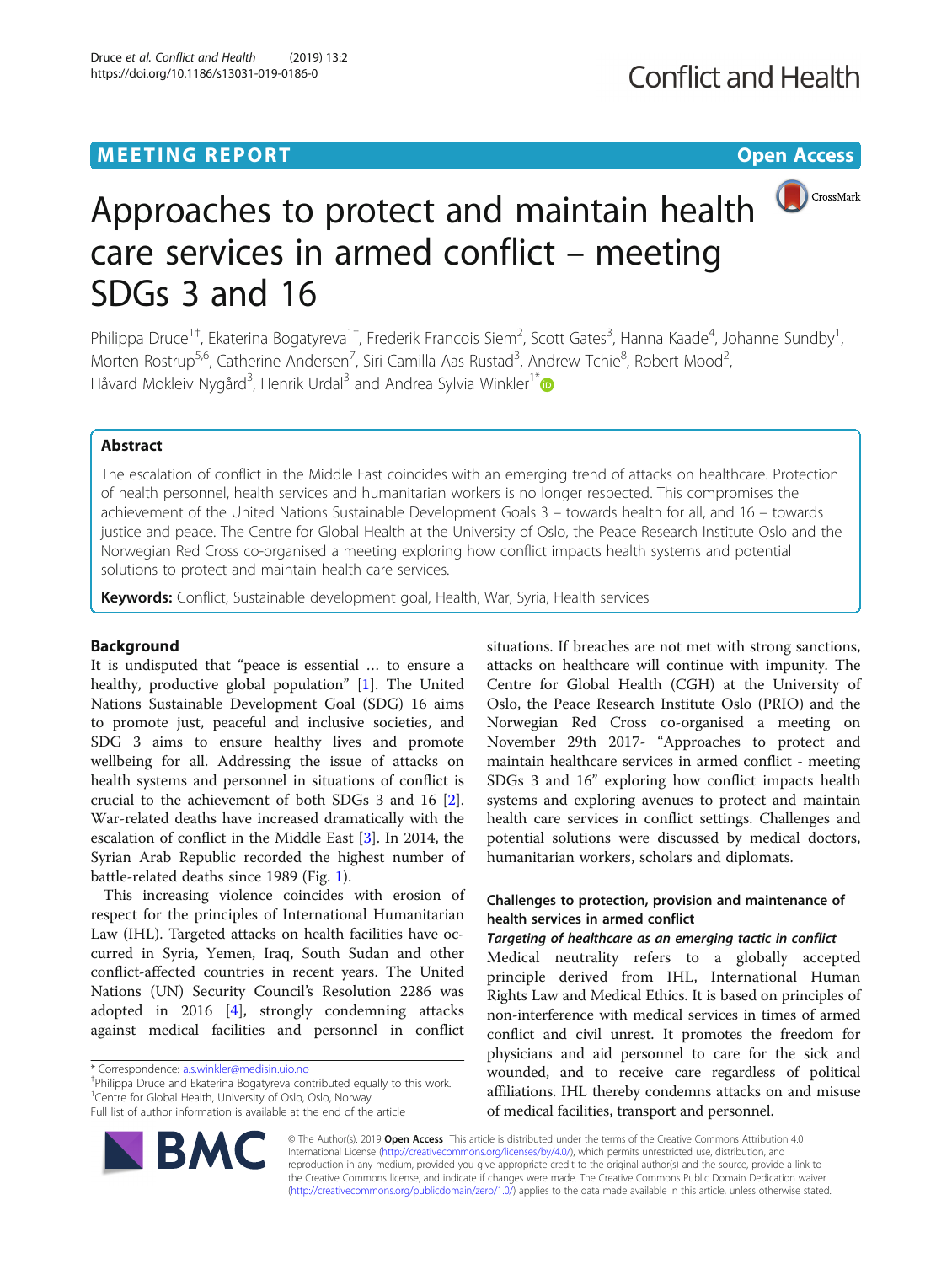**Fig. 1** 2014–2016 battle related deaths [\[17](#page-3-0)]

<span id="page-1-0"></span>

Professor Scott Gates and Dr. Håvard Nygård presented data on the targeting of medical and humanitarian workers during conflict [\[2](#page-3-0)], also termed "irregular violence". Since 2014, over 1500 medical workers have been attacked, many more have been threatened, injured, or suffered kidnapping and torture. The data show a relationship between irregular violence and battle casualties that occurred during and after 2014 (Figs. 1 and 2) as conflict intensifies so too does the likelihood of attacks on health workers. Interestingly, data did not show any correlation between attacks on civilians and health or aid workers, implying that health workers are explicitly targeted.

With the changing climate of warfare and conflict, attitudes towards medical personnel in humanitarian missions have also shifted. Dr. Morten Rostrup described his experience with Médecins Sans Frontières (MSF) International. In the 1990s, Dr. Rostrup recalled the hospital was "the safest place to be in a conflict zone, because it was a respected place". Dr. Rostrup observed a pivot in perception around 2001: while in Afghanistan a civilian asked if he was an American soldier, despite visibly wearing MSF clothing. Dr. Rostrup confirmed that armed groups now deliberately target medical staff and deny healthcare to specific populations.

# Understanding the shift in respect for international humanitarian law

This erosion of respect for IHL in recent decades has complex explanations. One is that IHL is becoming more politicised, undermining its legitimacy. Some humanitarian actors may also be involved in peace negotiations or human rights advocacy, thereby undermining neutrality and impartiality [\[5\]](#page-3-0). Some state actions such as counterterrorism laws undermine IHL. States may also destabilise the humanitarian mission of non-governmental organisations (NGOs), exemplified by a 2001 speech by Colin Powell, former US Secretary of State, where NGOs were labelled as a conduit for the US military effort: "American NGOs are...an important part of our combat team" [[6\]](#page-3-0).

# Consequences for health systems and local populations

Military strikes to health facilities result in profound acute- and long-term effects to health systems. Similarly, the strategic interruption of supply chains, electricity and water drastically impacts the capacity of health systems to deliver acute, preventive and routine care [\[7](#page-3-0)] [[8\]](#page-3-0). Reduced capacity to address infectious disease is evident in Yemen where over one million suspected cholera cases have been recorded [\[9](#page-3-0)]. Frederik Siem from the Norwegian Red Cross highlighted that infant mortality rates usually increase by 13% during a typical five-year

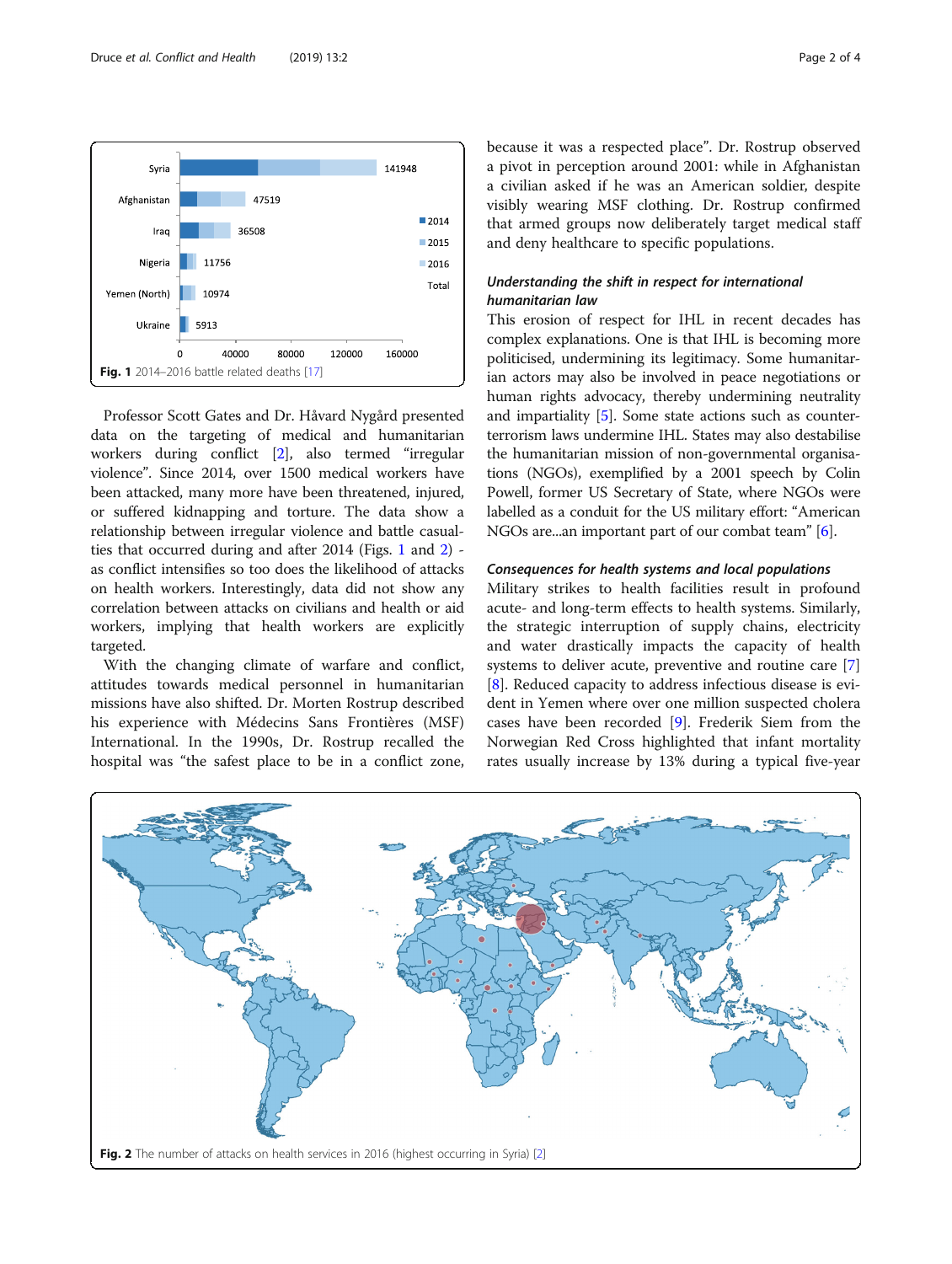conflict [\[8](#page-3-0)] [[10](#page-3-0)]. Indeed, the majority of deaths in conflict are caused by malnutrition and disease, dwarfing figures for deaths in battle [[11](#page-3-0)].

Dr. Hanna Kaade, former World Health Organisation public health officer from Syria, reported that the majority of the health centres and major public hospitals in Syria were either destroyed and/or taken over by armed groups. He described the exodus of doctors early in the conflict due to threats, risk of kidnapping or death [\[12](#page-3-0)]. For patients, perceptions of danger can also translate into reduced care seeking. Professor Johanne Sundby recalled the UN Security Council resolution 1325 on Women, Peace and Security [[13](#page-3-0)], emphasising that "violence against women not only increases and accelerates in war situations, but is used as a tactic against the civilian population."

# Potential solutions to protect and maintain health systems Strengthening international humanitarian law compliance

Catherine Andersen from the Norwegian Ministry of Foreign Affairs (MFA) underlined that parties to conflict have obligations to protect healthcare through IHL and to allow humanitarian systems to deliver during conflict. Frederik Siem highlighted the responsibility of states and armed groups to uphold IHL where they exercise territorial control, including providing health services or enabling access for alternative health service providers  $[14]$  $[14]$ . In raising awareness of the consequences of attacks on healthcare, Norway has built momentum to advocate for normative change. Partnerships with both international and professional organisations have been key to developing, promoting and embedding best practice for protection of healthcare in conflict settings, both prior to and during conflict.

Catherine Andersen encouraged vigilance to uphold IHL and active dialogue between states, funding bodies, health and humanitarian workers. Humanitarian actors need to be vocal if they are being instrumentalised by states in their work. Ongoing provision of health services in conflict settings varies according to the resilience of local systems and available humanitarian space. Dr. Rostrup recalled that IHL can only protect health and humanitarian workers insofar as they respect the principles of neutrality and impartiality. Field workers should be brave enough to hold humanitarian organisations accountable for upholding humanitarian principles.

# Detecting and responding to attacks: Better data for global response

Panellists highlighted that humanitarian response requires quality conflict event data, including:

- Battle deaths & casualties, disaggregated by civilians or combatant status, health or humanitarian professionals
- Specific geographical and temporal data
- Onset of attack data (e.g. 'double-taps'; hitting two targets in quick succession for maximum casualties)
- Health indicators e.g. maternal and infant mortality, disease incidence
- Strategies for protection of civilians and infrastructure

Academics have a role to improve data quality and analysis alongside humanitarian and state actors.

# Investing in local systems to restore peace

Failure to protect civilians has long term consequences. Fear of violence results in exodus of doctors, teachers and civilians and affects the willingness of refugees to return. Breaches in IHL erode trust in a functioning society, thereby compromising the reconstruction process. The maintenance and reconstruction of health systems also serves a longer term purpose: to promote return and restore optimism for those remaining, affirmed Dr. Kaade. Development actors are now called on to engage in early intervention in conflict zones for peace and development [\[15](#page-3-0), [16\]](#page-3-0).

# Conclusion

Participants reinforced the urgency of addressing attacks on health systems and personnel, calling for strengthened compliance with IHL by states and armed groups alike. Strong mechanisms to investigate and sanction IHL breaches are necessary, as well as dialogue and cooperation between states, academic and humanitarian sectors. Better data is necessary in order to detect and analyse attacks, for appropriate response. Restoration of peace requires local health providers, functioning systems and services to address violence and its victims. Maintaining health systems in conflict settings requires investment in local systems to encourage populations to remain, return and rebuild. Protecting and rebuilding the health care system must be a priority during and after conflict in order to achieve both SDG 3 and 16. This meeting calls for state, humanitarian and academics sectors to collaborate closely in contributing to achieving SDGs 3 and 16.

#### Abbreviations

CGH: Centre for Global Health, University of Oslo; IHL: International Humanitarian Law; MFA: Norwegian Ministry of Foreign Affairs; MISP: Minimum Initial Service Package for Reproductive Health; MSF: Médecins Sans Frontières (Doctors Without Borders); NGO: Nongovernmental organisation; PRIO: Peace Research Institute Oslo; SDG: Sustainable Development Goal; UN: United Nations; USA: United States of America

#### Acknowledgements

We would especially like to acknowledge the administrative and managerial contribution of Ms. Ingeborg Haavardsson at the Centre for Global Health, University of Oslo. We are also very grateful to the event organisers - the Centre for Global Health, the Peace Research Institute Oslo and the Norwegian Red Cross.